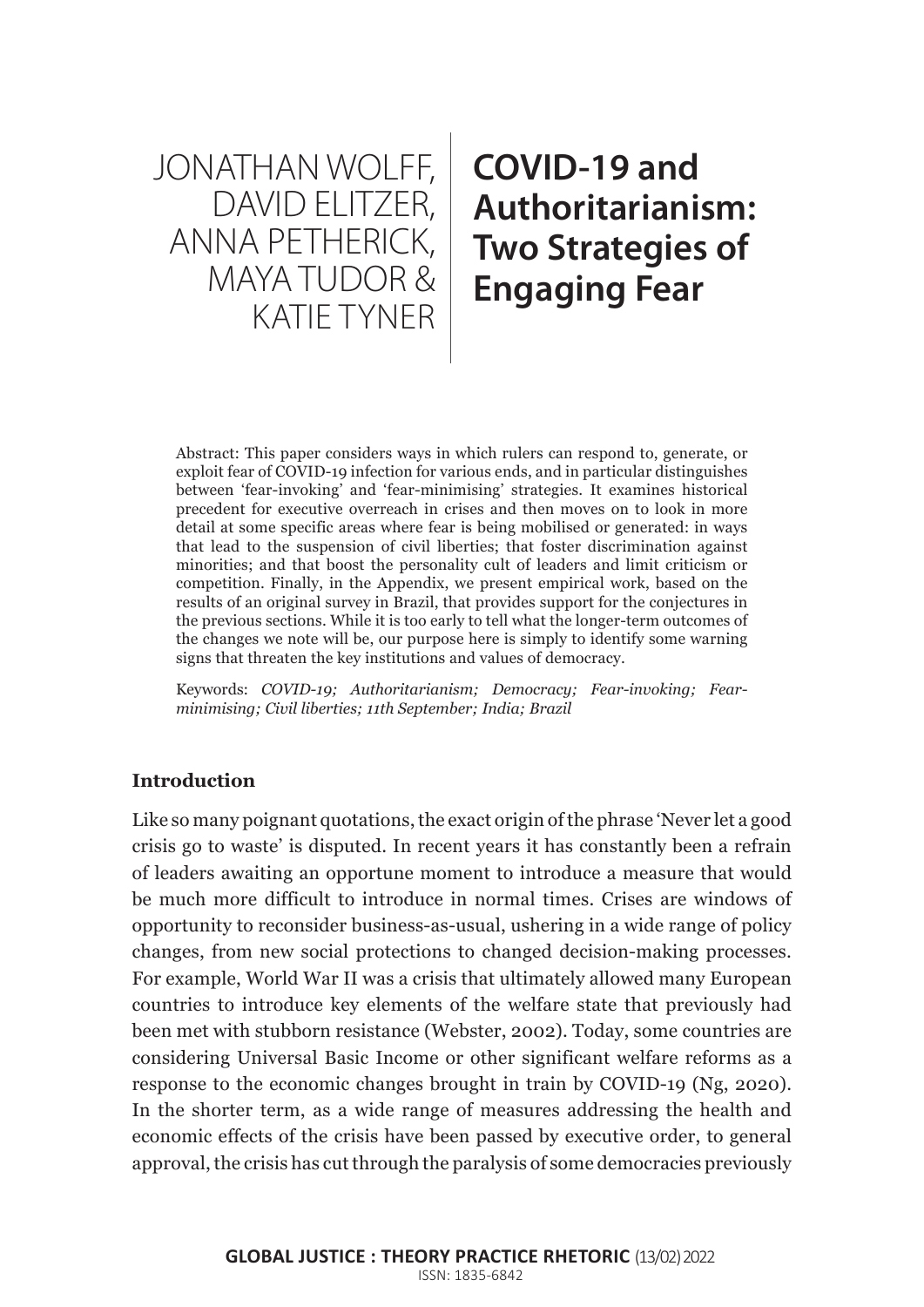tied down in partisan politics.

Our focus in this paper is to explore two strategies through which the COVID-19 pandemic has afforded leaders opportunities to weaken democracy and thereby strengthen authoritarianism: fear-invoking and fear-minimizing. Democracy is both an idea denoting 'rule of the people, for the people, by the people' and a set of institutions that embody the idea of self-rule. Here we rely on a political science conception of democracy as a multi-faceted institution comprised of (I) *elections* based on universal adult franchise of citizens; (II) *competition* by opposition with alternative programmes; and (III) *civil liberties*  of citizens allowing them to speak, assemble and dissent (Dahl, 1956).

The paper is organized as follows. In the first section, we discuss the ways in which rulers can respond to, generate, or exploit fear for various ends. In the second section, we examine historical precedent for executive overreach in crises. We then look in more detail at some specific areas where fear is being mobilised or generated: first, in ways that lead to the suspension of civil liberties; second, that foster discrimination against minorities; and third, that boost the personality cult of leaders and limit criticism or competition. We then discuss fear-minimizing strategies. Finally, in the Appendix, we will present empirical work, based on an original survey in Brazil, that provides support for the conjectures in the previous section. At the time of writing (November 2020) it is too early to tell with any certainty what the longer-term outcomes of the changes we note will be (Olar, 2020). Our purpose here is simply to identify some warning signs that threaten the key institutions and values of democracy.

## **Leading in a time of fear**

Fear is a complex matter for leaders of governments. Ideally, we might think, a government should keep its people free from harm, and free from fear of harm. But a government cannot completely insulate its citizens from all risks. Ordinary life contains ordinary risks, understanding risk in an entirely intuitive sense as a non-zero probability of an adverse event. Work, transport, socialising, and much else involves risk, even when everyone follows the law to the best of their ability. Beyond this, each of us is exposed to risks outside the boundaries of law, such as crime and negligence. And, most relevant to the current discussion, nature offers up risks in forms such as hurricanes, volcanos, and pandemics.

Yet some countries will be better prepared to deal with such natural risks than others. This is why some theorists insist that there is no such thing as a truly natural disaster. The degree to which natural events turn into disasters depends on how well we are prepared for them (Clarke and Dercon, 2016). In making preparations for such events, governments must delicately balance risk and fear.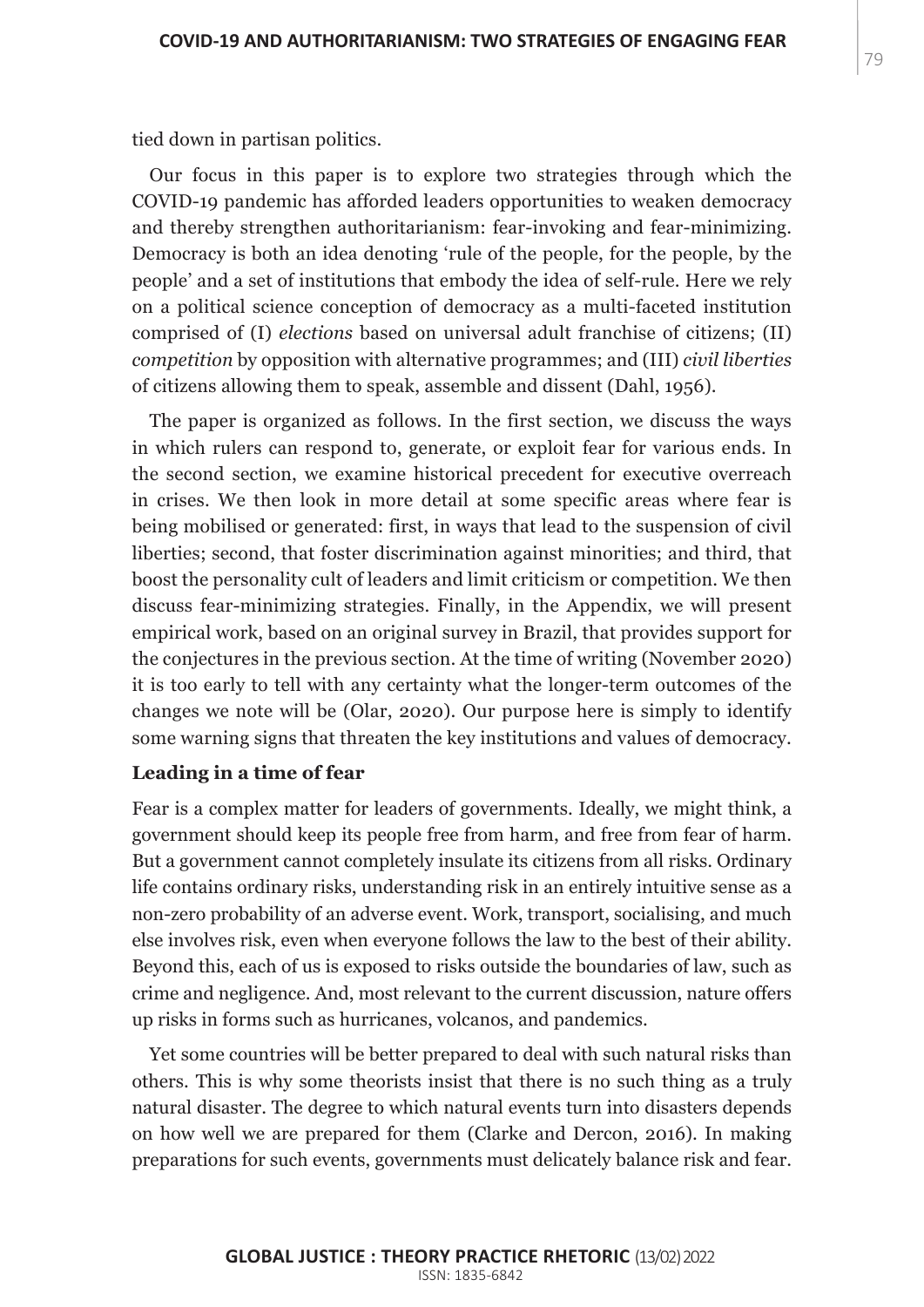Consider what was once a slogan from the British Home Office: 'Reducing Crime, Reducing Fear of Crime'. It is natural to think that if crime goes down, fear of crime will go down too. But what will happen if fear of crime goes down simply out of complacency? It is quite possible that crime will rise as people relax, take fewer precautions and expose themselves to greater risk. Conversely, one way of reducing crime could be to increase fear of crime (Wolff, 2019), just as, in a pandemic, a terrified population will do more to try to protect itself.

But a leader who increases fear in order to reduce risk must be cautious. After all, fear is a negative experience in itself. If, to return to the previous example, crime is low but fear of crime is intense and widespread, then the fear of crime could be more broadly harmful than the relatively low levels of crime. Jeremy Bentham speculated that fear of crime, which affects everyone, when taken as a whole could outweigh the harms of crime, as relatively few people become victims of serious crime (Bentham, 1843).

When leaders and governments prepare for potential natural disasters, they must strategize the nature of their messaging to the public. In principle there is a wide range of possibilities, from minimizing public access to information to inciting panic that could threaten civil order. The public interest is best served by finding a balance between providing a reasonable amount of information and warning citizens to take suitable precautions, whilst ensuring that fear itself, and the behavioural changes such fear could lead to, do not become the predominant harm (Huddy et al., 2005).

There is an important dimension of uncertainty, sequence, and timing to governing decisions. Measures that may seem heavy-handed and draconian when experienced, may, in retrospect, seem fully justified, especially when comparisons are made with other countries that assumed a different approach. There is already evidence emerging that governments taking a clear and decisive position are better for the perceived mental health of their citizens (Fetzer et al, 2020). Yet thus far, these considerations simply concern good judgement and governance.

Our primary concern below is that crises also afford opportunities for power to be abused in that a leader can pursue ends that do not coincide with the public interest. Any government may opportunistically use normal fear to pursue policies that they believe to be in the public interest but would be harder to introduce in ordinary times. A more concerning strategy attempts to provoke an exaggerated level of fear for similar purposes. And a vital barrier is breached when fear, whether normal or exaggerated, is employed *without* consideration for the *public interest*: whether to consolidate the leader's power by undermining normal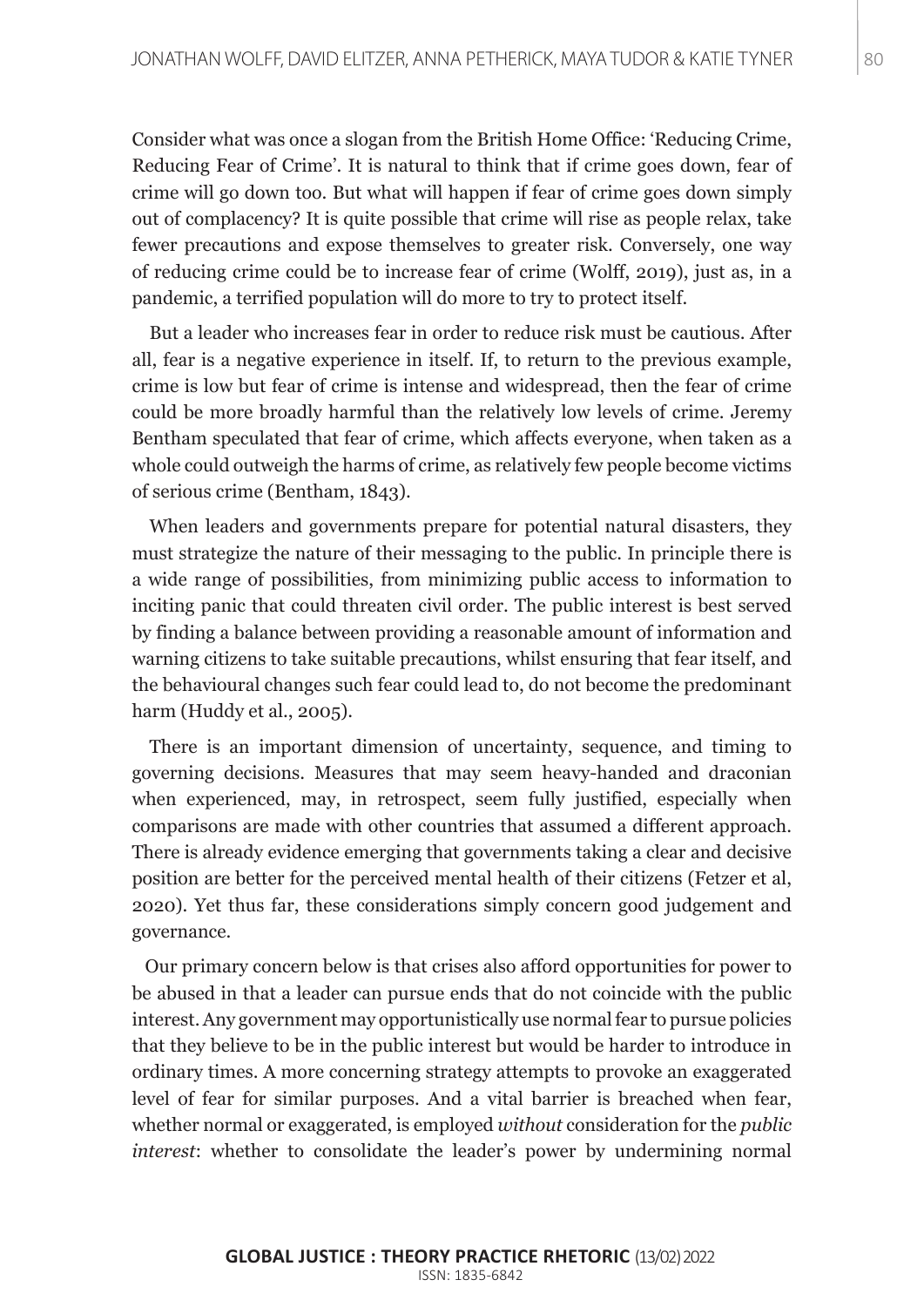political processes; create opportunities for corruption; demonise a persecuted minority; or indeed for any other illegitimate purposes (cf Young, 2019).

## **Looking to history: civil liberties and minority rights in crises**

Whenever fear is widespread, minorities have historically been vulnerable to being politically targeted through a narrowing of political liberties. Catalans and Jews were consistently politically scapegoated during the 14th century Black Death outbreaks in Europe (Cohn, 2007; Lupovitch, 2010) and Chinese and Japanese communities were held responsible for plague outbreaks in California in 1900 (McClain, 1994).

At the time of writing, we are amidst the COVID-19 pandemic and no country that instigated response policies has yet restored a pre-pandemic state of affairs. Have crises of such magnitude been witnessed in modern history? Although the September 11th terrorist attacks on the United States was a decidedly different crisis from COVID-19, it is one of the few modern crises that is comparable in terms of scale of impact on liberal democratic governance worldwide. These attacks precipitated a political crisis that was used to disproportionately infringe upon the civil liberties of minority groups. Pieces of legislation such as the Patriot Act provide a historical case study of a how a crisis can cause even a liberal democracy to adopt governance practices more commonly associated with autocracies. Both crises uprooted business as usual, and created widespread fear which pressured elected officials to act. At the same time, many leaders simultaneously *encouraged* such public fear to create reason to act in ways that advanced their governing agendas. A consideration of the Patriot Act and its relationship to American civil liberties for minorities provides a useful point of comparison for the dangers of fear-invoking leadership as the COVID-19 crisis continues to unfold.

About six weeks after the September 11th attacks, President George W. Bush signed into law the Uniting and Strengthening America by Providing Appropriate Tools Required to Intercept and Obstruct Terrorism Act of 2001, more commonly known as the USA Patriot Act or just the Patriot Act. The Patriot Act was a sweeping piece of national security legislation (much of which is still in effect today) that authorised expanded use of warrantless searches, collection of personal communications, and detention and deportation at the border, among other measures. The bill arrived on the president's desk with overwhelming bipartisan support, passing in the Senate 98-1 and in the House 357-66 (U.S. Senate, 2001; U.S. House of Representatives, 2001).

As the Bush administration lobbied both Congress and the American public for the Patriot Act's periodic renewal, it promoted an image of widespread civic support for the curtailing of civil liberties to bolster national security (Simone,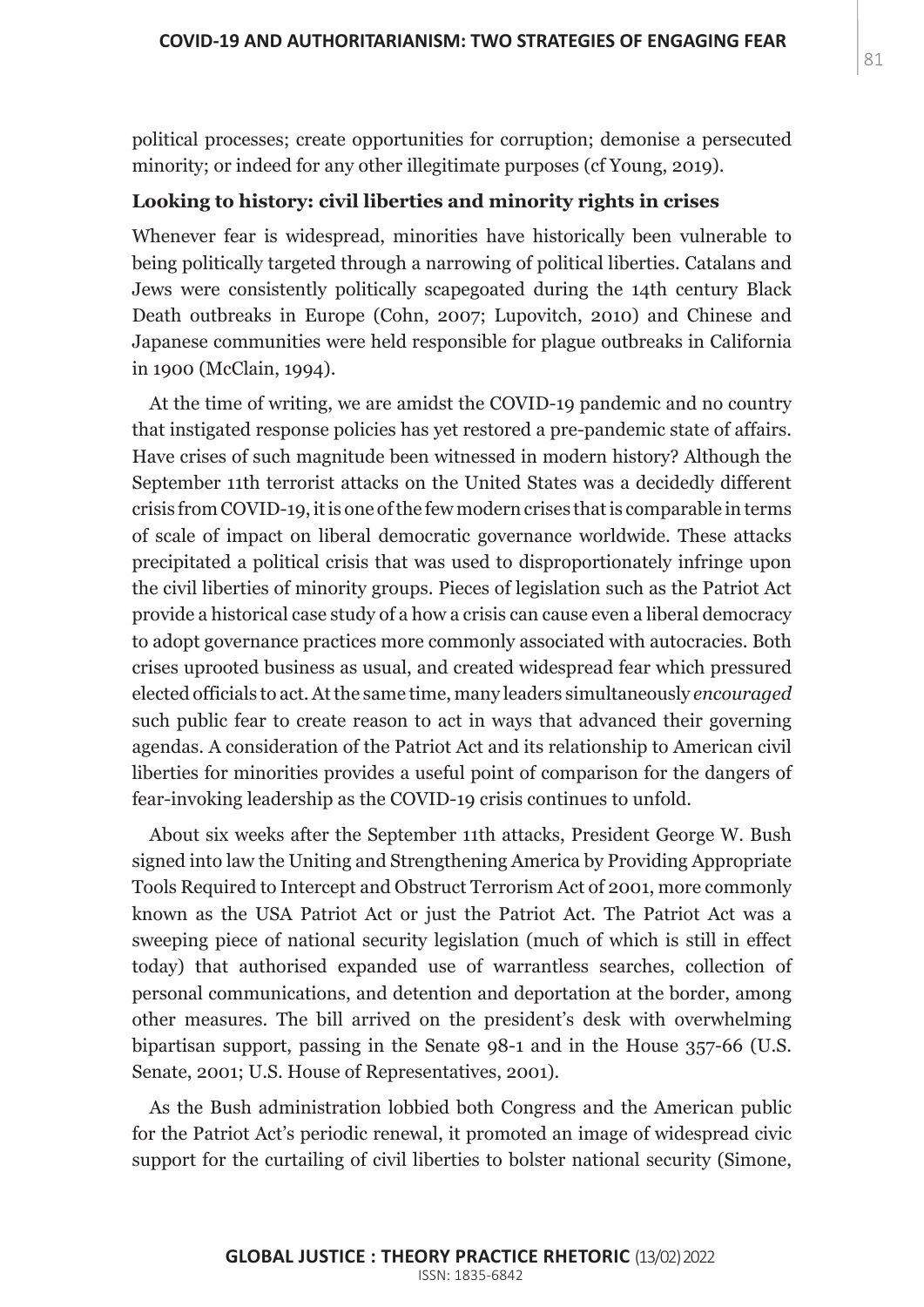2009: 6–7). But the administration's messaging also deliberately stoked fear of another September 11th to secure and renew such legislation. On LifeAndLiberty. gov, a Justice Department website devoted to promoting the Patriot Act, it reads:

The government's success in preventing another catastrophic attack on the American homeland since September 11, 2001, would have been much more difficult, if not impossible, without the USA Patriot Act. The authorities Congress provided have substantially enhanced our ability to prevent, investigate, and prosecute acts of terror (The USA PATRIOT Act: Preserving Life and Liberty, n.d.).

The not-so-subtle implication of such messaging is that citizens should fear what would happen to the US without the Patriot Act.

While many Americans were accepting of the Patriot Act because it ostensibly prevented another terrorist attack, Muslims and those perceived to be of Middle Eastern descent bore the brunt of the legislation. In one study of American Muslims, one-fifth had personally experienced some form of government surveillance (O'Connor and Jahan, 2014). Moreover, the September 11th attacks ushered in a new era of American Islamophobia. The longstanding demonisation of Muslims and people of Middle Eastern descent in the US paved the way for many Americans to accept the discriminatory measures ushered in by the Patriot Act and other national security measures (Elver, 2012). The combination of Islamophobia with the longstanding problem of racial profiling in American law enforcement led to Muslims and people of Middle Eastern descent — or at least those perceived as such by the government and the American public — seeing their civil liberties disproportionately curtailed (Onwudiwe, 2005; Pitt, 2011). As many Americans linked Islam to terrorism in the days following September 11th, laws such as the Patriot Act tested Americans' commitment to key parts of constitutional law (Pitt, 2011: 54).

Whether or not this was the explicit intention of the President or Congress, a fear of Muslims and people of Middle Eastern descent provided the publicgood justification for crafting otherwise unpopular government interventions. The COVID-19 crisis presents us with a similar dilemma. With social upheaval and fear permeating liberal democracies in a way not seen since the wake of the September 11th crisis, governmental responses to COVID-19 have the potential to rewrite norms of democratic governance much the same way the Patriot Act did in the US. There are, of course, important differences between the events of September 11th and the contemporaneous spread of a global pandemic. What these events share is that they are unanticipated moments of deep political crisis which form windows of opportunity for changing settled political patterns. During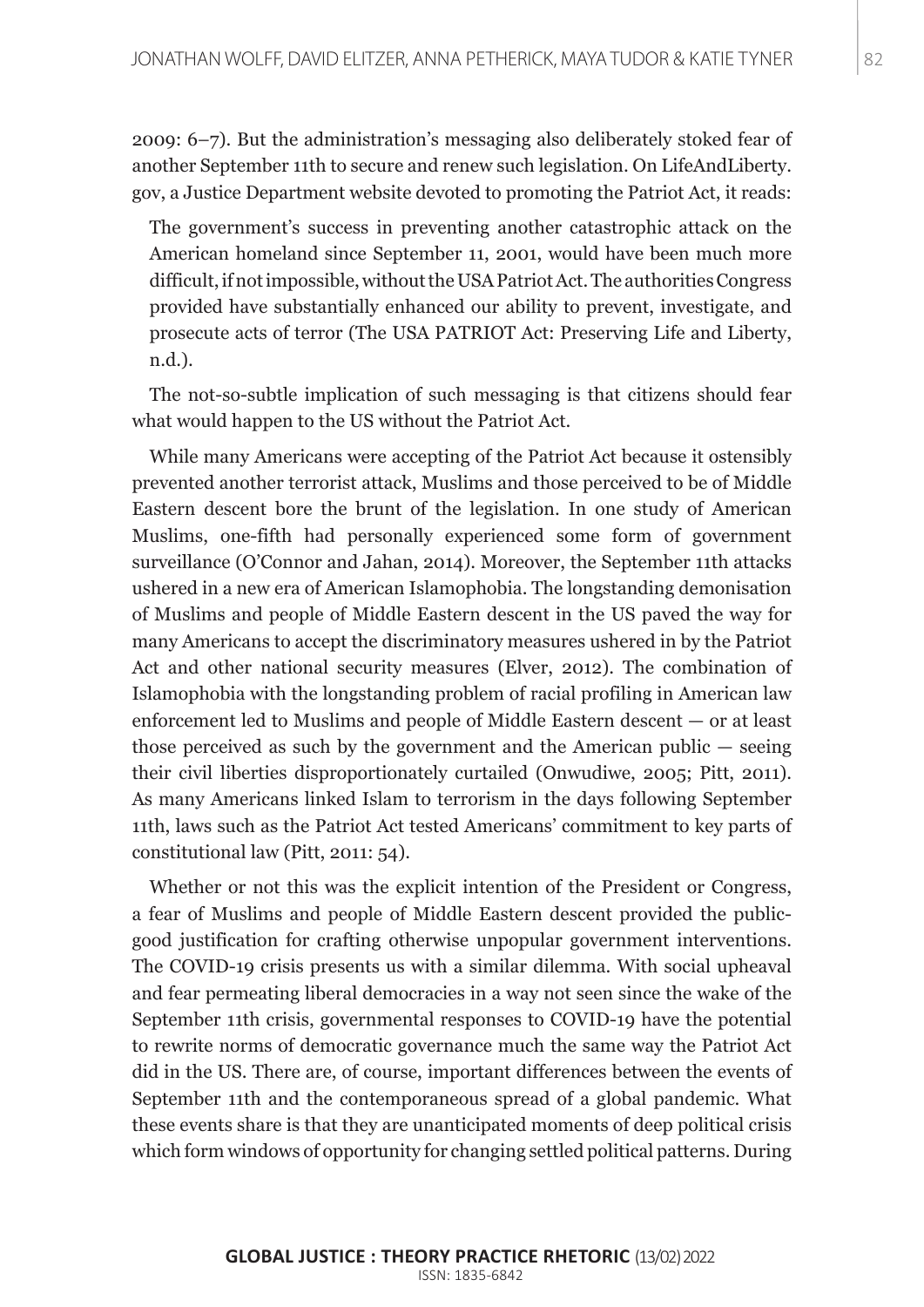such crises, governments can fan or attenuate fear, responding in ways that can either bring society together or push it further apart by undermining democratic norms.

#### **A fear-invoking response and the danger to minority rights**

In the previous section we highlighted how a political crisis created an environment in which restrictive measures could be introduced and retained, and how, over time, such measures have been highly problematic for a disadvantaged minority. At various times since the onset of COVID-19, governments around the world have suspended civil liberties in the name of public health. And citizens across the globe initially accepted strong interventions from their governments without mass uprisings, in part because of their natural fear of contracting and spreading the disease and the scientific consensus that social distancing measures will slow its spread.

However, just as behavioural scientists have predicted, the longer the lockdowns continued, the more pressure mounted on leaders to lift emergency measures, even in regions where the virus caseload had not seen its first peak. As time has gone on, protests against lockdown measures and the enforcement of mask-wearing have sprung up. Leaders face a choice to either continue imposing lockdowns and curbs on civil liberties or lift lockdowns and risk worsening a public health disaster. As predicted by some, where the lockdown has been released, whether too early or more responsibly, a 'hammer and a dance' pattern has had to be employed, combining civil liberty suspensions under shelter-at-home orders, followed by periods of loosened restrictions in which life approaches normality (Pueyo, 2020).

While the suspension of civil liberties in a crisis affects all citizens to some extent, minorities—who rely on civil liberties for equal rights—are most affected. For leaders already eager to erode norms of democratic governance, the pandemic presents a window of opportunity that is especially dangerous for minorities because, for socio-economic reasons, minorities also often carry the greatest burden of disease (Mamelund, 2002). In the COVID-19 crisis, minorities are particularly susceptible to the bearing the burden of a fear-invoking strategy.

First, since minorities are likely to experience higher rates of infection for health and economic reasons, they are likely to experience harsher restrictions on liberties in countries adopting regionally-variant policies. Pandemics thrive in spaces where individuals live in crowded living quarters and possess poor access to sanitation. Minorities are also more likely to have underlying health conditions (e.g. poorer nutrition and higher rates of risk conditions such as hypertension and diabetes) which make them particularly susceptible to health problems. Minorities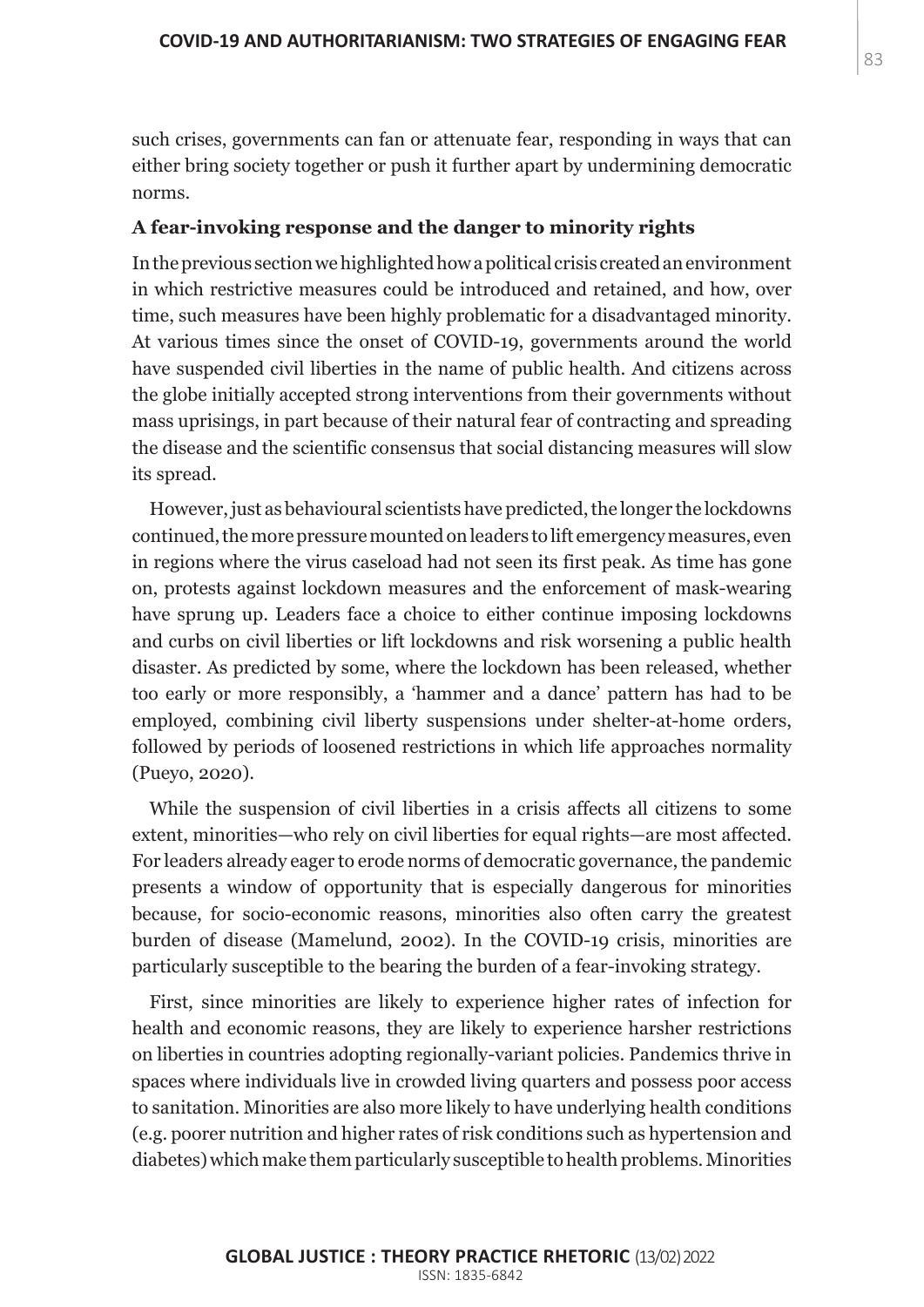are also more likely to be employed in sectors of the economy (delivery drivers, cleaning services) that offer few possibilities for working remotely. Indigenous minorities often lack acquired immunity. Taken together, these factors explain why across a wide range of countries, research has already begun to show a disproportionate burden of COVID-19 on racial, ethnic and religious minorities (Rust, 2020; Siddique, 2020) with attendant restrictions upon civil liberties.

Notably, the COVID-19 virus was initially different because it was first known as the 'rich man's disease'. Infection vectors outside of China occurred first among cosmopolitan elite returning from ski holidays in the European Alps or business trips to China. But once COVID-19 became widely prevalent, poor minorities were disproportionately likely to become infected, for reasons already mentioned.

Second, irrespective of whether minorities directly have a greater disease burden, they are liable to being treated as the source of the infection by politicians seeking to distract from bread-and-butter considerations or their own political failures. Playing up us-versus-them dynamics is arguably the oldest political strategy for power consolidation, perhaps because it harnesses a human tendency for in-group preferences (Heinrich 2017). In some countries with COVID-19 epidemics, political leaders have explicitly linked minorities to the virus and employed inflammatory language in public statements or social media posts to raise the fear of minorities as responsible for mass disease transmission.

India is perhaps the clearest example of this trend. When the COVID-19 pandemic emerged, India was led by the government of Narendra Modi, a government elected to power with a Hindu nationalist platform that was directly linked to a spike in discrimination and violence against Muslims (Tudor, 2018; Human Rights Watch, 2020). Once COVID-19 cases began to multiply globally, in India, the Modi government both directly began to blame Muslims for spreading the disease and allowed conspiracy theories to widely circulate by condemning them slowly, if at all.

This scapegoating effort was exemplified by the government response to an annual meeting of Muslim missionaries in India's capital city, Delhi. For three days between March 6 and 8 2020, a Muslim missionary group called the Tablighi Jamaat held its annual meeting in a crowded sector of Delhi. India had neither banned mass gathering nor entered lockdown (this first occurred on March 13 2020) and similar such gatherings were still happening elsewhere. By early April however, it had become clear that the Tablighi Jamaat meeting was a major transmission vector, with over a thousand confirmed cases linked to this meeting (Bisht and Naqvi, 2020).

Because the Indian government ordered the mandatory testing of Tablighi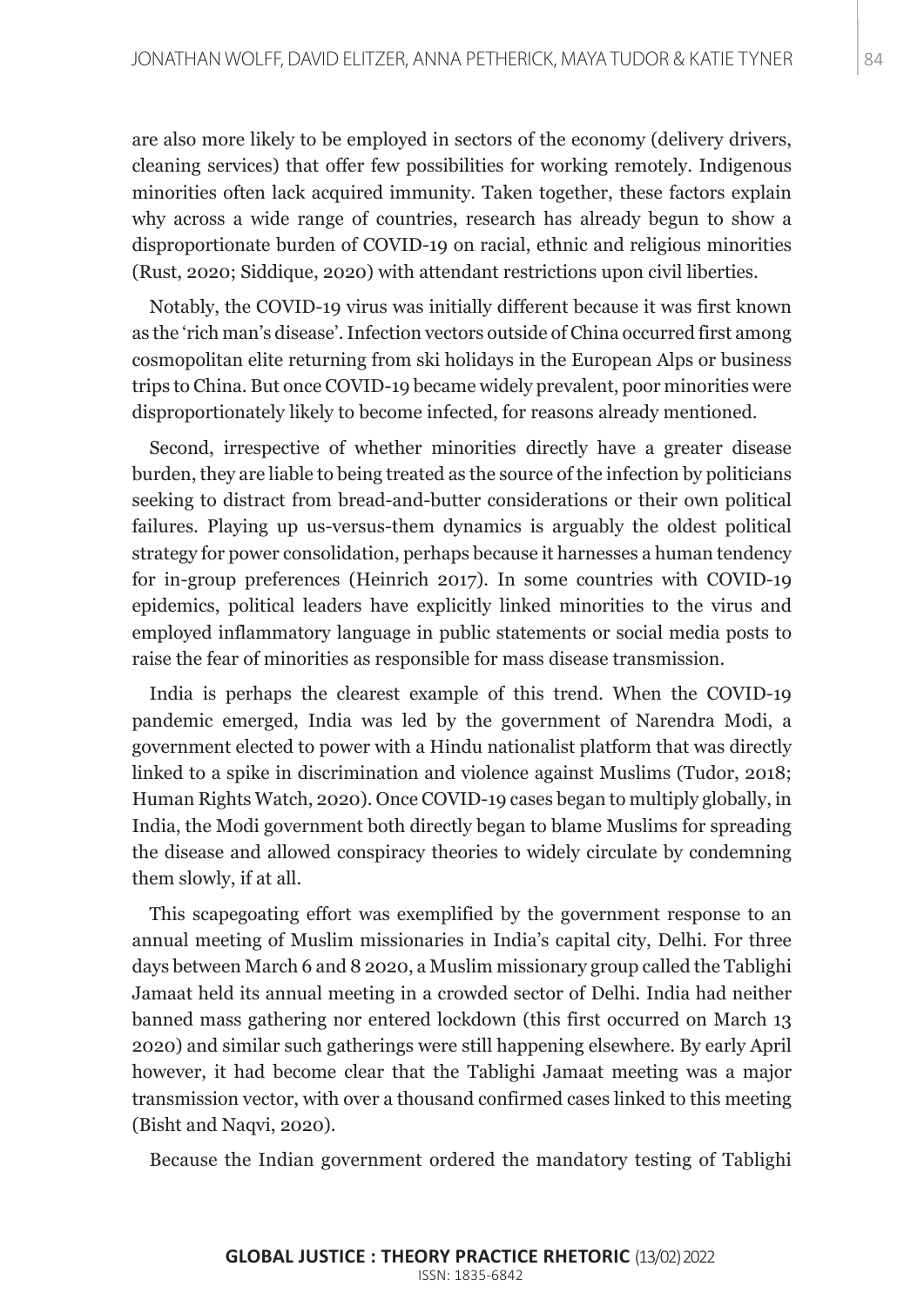Jamaat attendees and offered substantial monetary rewards for helping to locate Jamaat attendees (in a country that did very little testing otherwise), 30% of India's early confirmed coronavirus cases were traced to the Jamaat meeting. However, as the Indian scientists' response to COVID-19 verified, there is no evidence that Muslims are disproportionately vectors of transmission (Ellis-Petersen and Azizur Rahman, 2020). Instead, in accordance with a government elected on a platform of Hindu nationalism, the Modi government took a political decision to disproportionately test Muslims and provide fuel for a minority-targeting fire. According to *Time* magazine, tweets with the hashtag #CoronaJihad appeared nearly 300,000 times and were potentially seen by 165 million people (Ayyub, 2020). Hashtags such as #coronaJihad, #CoronaTerrorism and #CoronaBombsTablighi began to trend on Twitter. Mainstream Indian media repeatedly asserted that Tablighi Jamaat members were coronavirus 'superspreaders'.

As all manner of fake news stories and rumours about Muslim culpability for COVID-19 circulated, prominent members of Prime Minister Narendra Modi's ruling Bharatiya Janata (BJP) party verbally began to hold Muslim minorities responsible for the pandemic's spread in India. Mukhtar Abbas Naqvi, the union minority affairs minister in Modi's cabinet, called the gathering by the Tablighi Jamaat 'Talibani crime' (Ayyub, 2020). Kapil Mishra, a Delhi BJP leader tweeted: 'Tablighi Jamaat people have begun spitting on the doctors and other health workers. It's clear, their aim is to infect as many people as possible with coronavirus and kill them' (Ellis-Petersen and Rahman, 2020).

While India is perhaps a prominent case of the fear-invoking response to targeting minorities, the Indian government is hardly alone in weaponizing the coronavirus. The early stages of the pandemic were also hyped to create opportunities for loosening the democratic restraints upon national leaders. Hungary is one of the clearest examples of this trend. The Hungarian parliament, where Prime Minister Viktor Orbán's party (Fidesz) holds a two-thirds majority, passed a bill on March 30, 2020 granting Orbán the power to rule by decree in order to fight the coronavirus (Guardian editorial, 2020). This bill did not contain a sunset clause, despite the opposition pushing for its inclusion, meaning there was no plan in place for when Orbán's emergency executive powers would come to an end, putting the protection of citizens' rights and liberties at risk. Although the parliament voted to end the rule of decree starting June 20, 2020, Orbán was able to hold onto his powers because Hungarian democracy had deteriorated even further during the COVID-19 crisis (Novak, 2020).

Leaders like Orbán—who trumpeted the risk that the coronavirus posed to the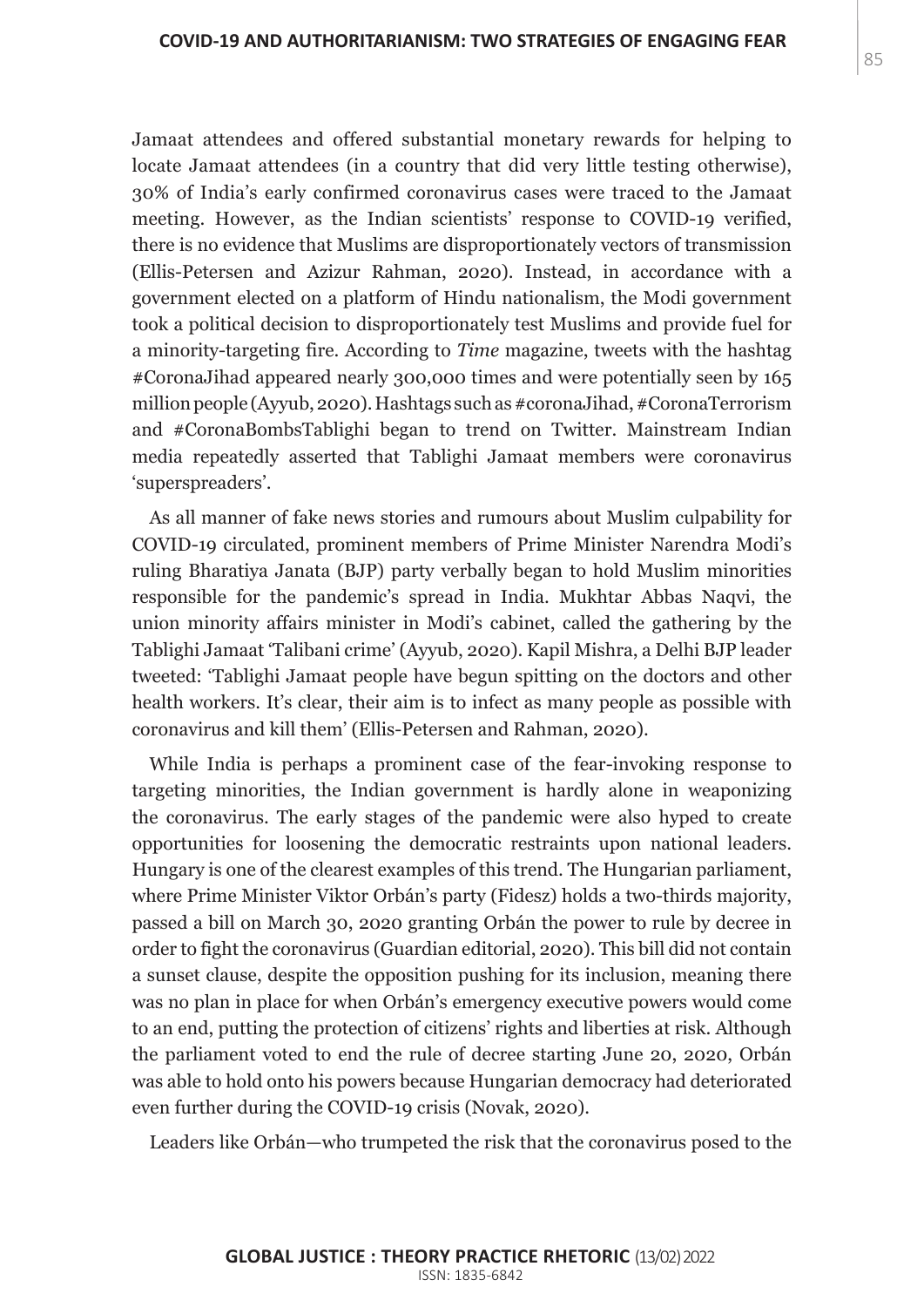country and assumed extraordinary powers, ostensibly to protect against it—have understandably generated the most concern among journalists, international peers, and human rights groups. Other countries with fear-invoking leaders, such as Venezuela and China, tended to respond to the pandemic by hyping fears and adopting stringent measures earlier relative to the timing of the first death. They assumed greater executive power in the form of jailing and detaining voices of dissent and protest in the name of combatting misinformation, suspending court proceedings and elections, introducing military checkpoints, and extending digital surveillance.



**FIGURE 1:** Policy and pandemic trajectories of two countries with fear-invoking leaders (Venezuela and Israel), that enacted policies in advance of rising deaths, and two countries with fear-minimizing leaders (United States and Brazil). In the United States and Brazil, leaders of subnational jurisdictions put in place many of the COVID-19 response policies. They did so as deaths were already beginning to rise in their respective countries, and in the context of a limited federal government response. Data to 11 November 2020.

# **A fear-rejecting response and the consolidation of executive overreach**

 Some governments that have already engaged in democratic backsliding through executive overreach responded in a markedly different fashion, foregoing fear as a strategy by dismissing the severity of the pandemic or encouraging activities to proceed as normal. These *fear-rejecting* leaders notably included Trump of the United States, Bolsonaro of Brazil, Johnson of United Kingdom, Magafuli of Tanzania and Nkurunziza of Burundi. Such leaders belittled or even ridiculed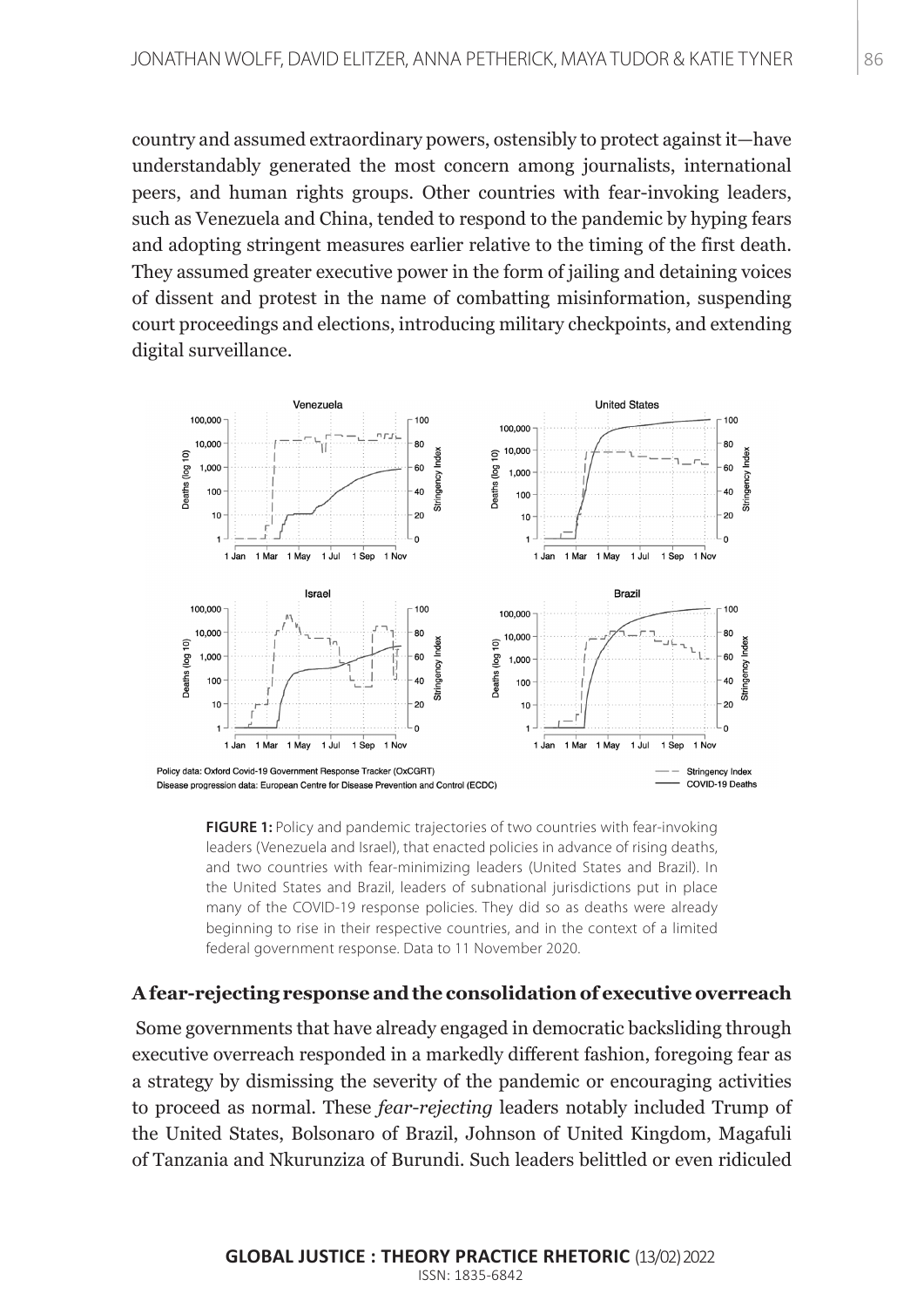the dangers posed by the coronavirus pandemic. During the early stages of the pandemic, they often declined to take scientifically-proven measures to mitigate disease spread (see Figure 1) because doing so would undermine a core tenet of populism.

Such leaders typically governed with a strongly populist rhetoric (defined primarily by depicting a central problem of politics to be one of corrupt, establishment elites who are juxtaposed against an uncorrupted citizenry). These leaders had risen to power prior to the pandemic by rhetorically rejecting the need for a technocratic elite in domains as varied as climate change and trade, presenting their leadership as the embodiment of the popular will. Once in power, such leaders had *already* loosened executive constraints in the name of enacting the popular will and minimizing the role of the corrupt elite.

Once the pandemic broke out, in keeping with the populist strategies that brought them to power, such leaders were slow to take seriously the advice of experts they had long decried. Several of these leaders tested positive for the coronavirus themselves, including Trump, Bolsonaro, and Johnson. Fearrejecting leaders only reluctantly embraced the role of scientific advice because to do so would undermine the core contention that such elites were indeed the country's central problem. For example, before he became President, Donald Trump wrote in the *Wall Street Journal* in April 2016: 'The only antidote to decades of ruinous rule by a small handful of elites is a bold infusion of popular will. On every major issue affecting this country, the people are right and the governing elite are wrong.' Once in power, in the domains of administration adjudication and the use of executive order, Trump engaged in a 'quiet power grab' (Shane, 2020), using *more* executive orders than any of his recent predecessors and doing it eagerly rather than as a last resort (Gearan, 2020). Unsurprisingly, once the pandemic broke out in 2020, Trump minimized it, stating nearly every month that the pandemic would imminently resolve itself and that the media was unduly hyping its effects. Trump repeatedly defied scientific advice on wearing face masks and made the wearing of masks a 'political and cultural flashpoint' (Collinson, 2020).

Bolsonaro, similarly, has joined supporters protesting closure policies enacted by subnational governments, often without wearing a mask, and on occasion, coughing repeatedly. He removed his mask in the process of announcing to the media that he had tested positive, taking only a couple of steps back from a group of journalists (BBC News, 2020a). Bolsonaro's discourse epitomises the strongman personalism of fear-rejecting leaders, scoffing that self-isolating in response to 'a little flu' is 'for the weak' (Phillips, 2020), and espousing his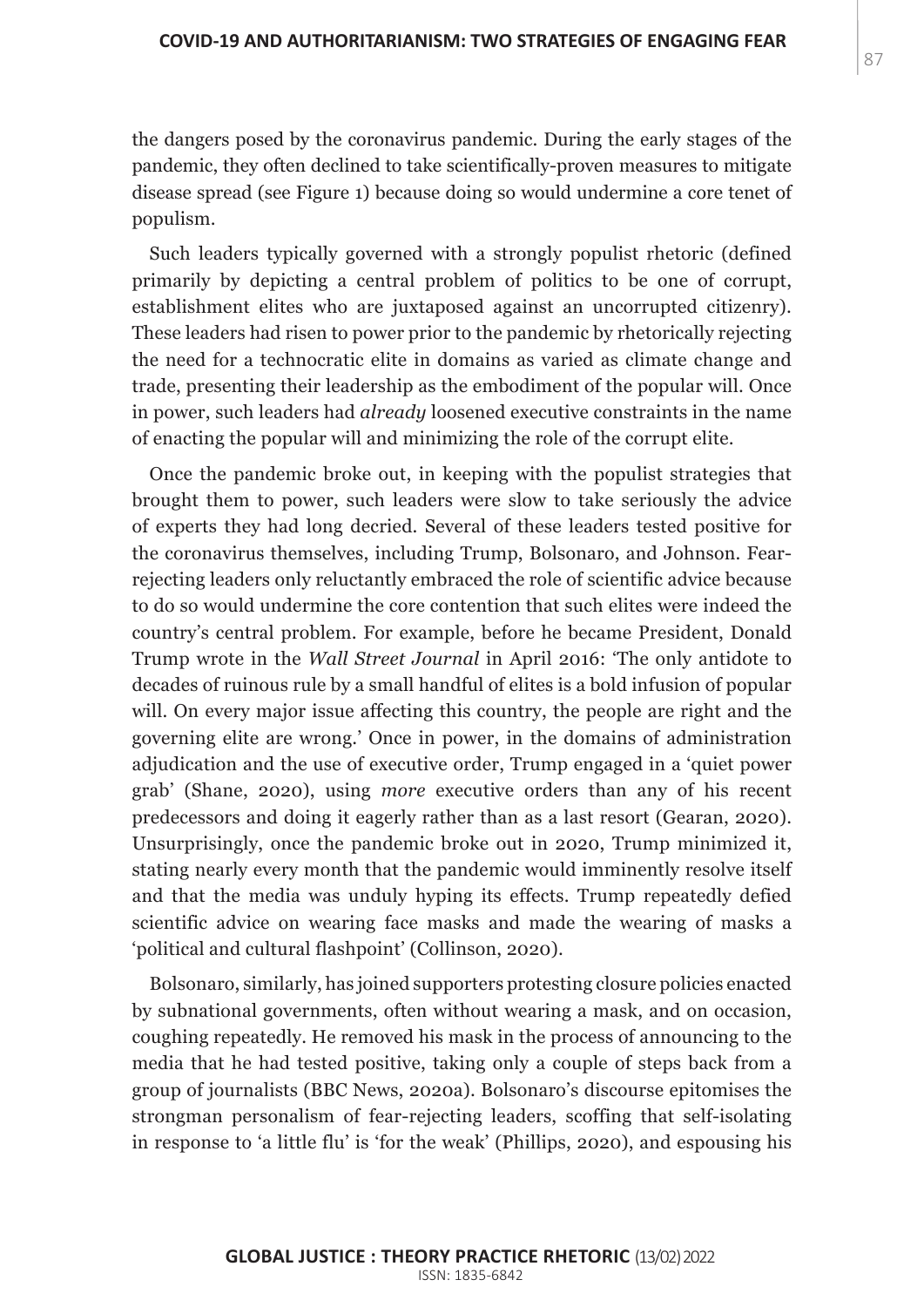prowess as an athlete. On April 28 2020, he responded to media questions about the daily death rate by referencing his middle name, Messiah, and retorting 'So what?' (Ortega & Orsini, 2020). He has expressed science denialism by firing health minister Luiz Mandetta, whose replacement, Nelson Teich—also a medical doctor—resigned within a month. The post was subsequently filled by an army general with no medical training. On 10 November 2020, the news that Brazil's national regulator had stopped a vaccine trial due to a suicide among its recipients prompted the comment 'Another victory for Bolsonaro,' on his official Facebook page (BBC News, 2020b). On the same day, he gave a speech acknowledging Brazil's many deaths, while adding a homophobic swipe, 'Everyone is going to die. We need to stop being a country of poofs' (Chaib, 2020).

A possible enabling condition of variation in leadership styles may be the federal nature of the state, which allows national leaders to double down on the strategies that facilitated their rise to power. In a federal system, the head of government has the ability place both responsibility and blame on other actors (e.g. state governors) and claim that governing elites are the problem rather than the solution. Bolsonaro was able to join the crowd protesting the governors' lockdown decisions in large part because of Brazil's federal structure. Further detailed empirical analysis of the early pandemic in Brazil is included in the Appendix.

# **Conclusion**

Well before the COVID-19 crisis, alarm was being expressed at a perceived authoritarian drift in world politics (Levitsky and Ziblatt, 2018). The present crisis has allowed leaders to mobilise fear to advance their authoritarian agendas but the ways in which this was done varied with fear-invoking and fearminimising strategies both evident. While all citizens are at risk of authoritarian overreach, in many cases minorities bear the brunt of democratic decline. However, a complicating factor is that those countries with fear-invoking authoritarian leaders, locking down early and taking draconian measures, have, so far, been among the more successful states in dealing with the public health emergency. Hence their popularity may well increase as a result of the steps they have taken, even at the expense of civil liberties. We should note, however, that many stable democratic regimes, with honest, straightforward messaging, have so far done as well as, or better than, these fear-invoking authoritarian regimes (for example, see the case of New Zealand).

From the point of view of the preservation of democracy, it is too early to tell how widespread the damage will be, but there are already signs of change that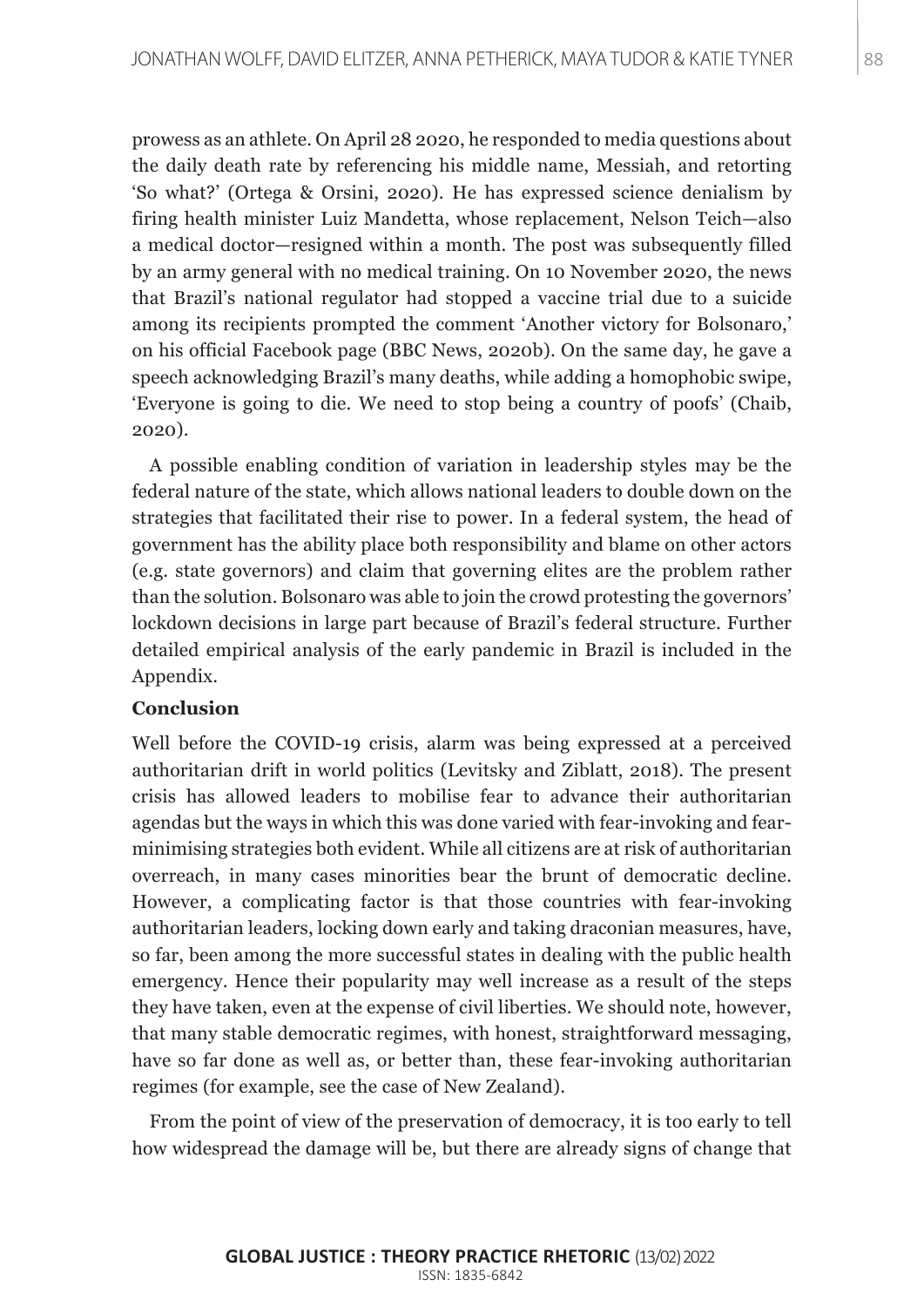will be hard to reverse. Emergency powers may lapse in some cases, while the digital surveillance introduced to tackle the crisis may not. Detailed predictions about the future course of the disease, and the appropriate policy response, is, of course, not only beyond the scope of this paper, but beyond anyone's powers. Nevertheless, it seems obvious that freedom of the press, the rule of law, and the protection of civil liberties (as requisites for democratic survival) are utterly vital in these times, and thought and support should be given not only their preservation but also their strengthening.

## **Appendix: Fear-minimization: The Case of Brazil**

To assess fear and opinions of minorities in a country with fear-minimizing leader, we ran a survey in eight of Brazil's state capitals, the cities of Fortaleza, Goiânia, Manaus, Porto Alegre, Recife, Rio de Janeiro, Salvador, and São Paulo. These cities were chosen to provide breadth of political opinion among cities with COVID-19 outbreaks, and to represent all five regions of the country (the North, Northeast, Central-west, Southeast and South). In the 2018 presidential elections, cities in the Northeast (such as Salvador) largely opposed Bolsonaro, whereas many cities in the other regions, especially the Central-west, South and Southeast (such as São Paulo) supported him.

Our survey ran from 6 May 2020 to 27 May 2020. A survey company interviewed two hundred people from each city over the phone, with 254 respondents from São Paulo, yielding a total of 1,654 responses. Respondents were selected at random from a sampling frame of hundreds of thousands of landline and mobile phone numbers from those cities. The sample for each city was stratified by sex, age, household income, and education level, to ensure that the survey results were representative of the true population of those cities. Similarly, to ensure as best possible against bias – since individuals who are less fearful of COVID-19 may head out to work whatever the rules, especially in the informal sector – calls were made at different times of day and over weekends, and the survey company was instructed to call back several times those who did not pick up on the first attempt.

While there are many groupings of disadvantaged people in Brazil, two clearly defined groups with numerous members are Afrobrazilians and the poor, and often Afrobrazilians are poor. For different emotions, we present responses to the question, 'When you think about coronavirus, do you feel… ?'. The results are shown as the percentage of respondents who identify as a given racial or ethnic category ('cor' or 'colour' in Portuguese), or are from a stated household-income level, and who say they feel the emotion in question. The income categories are displayed in terms of multiples of the Brazilian minimum wage.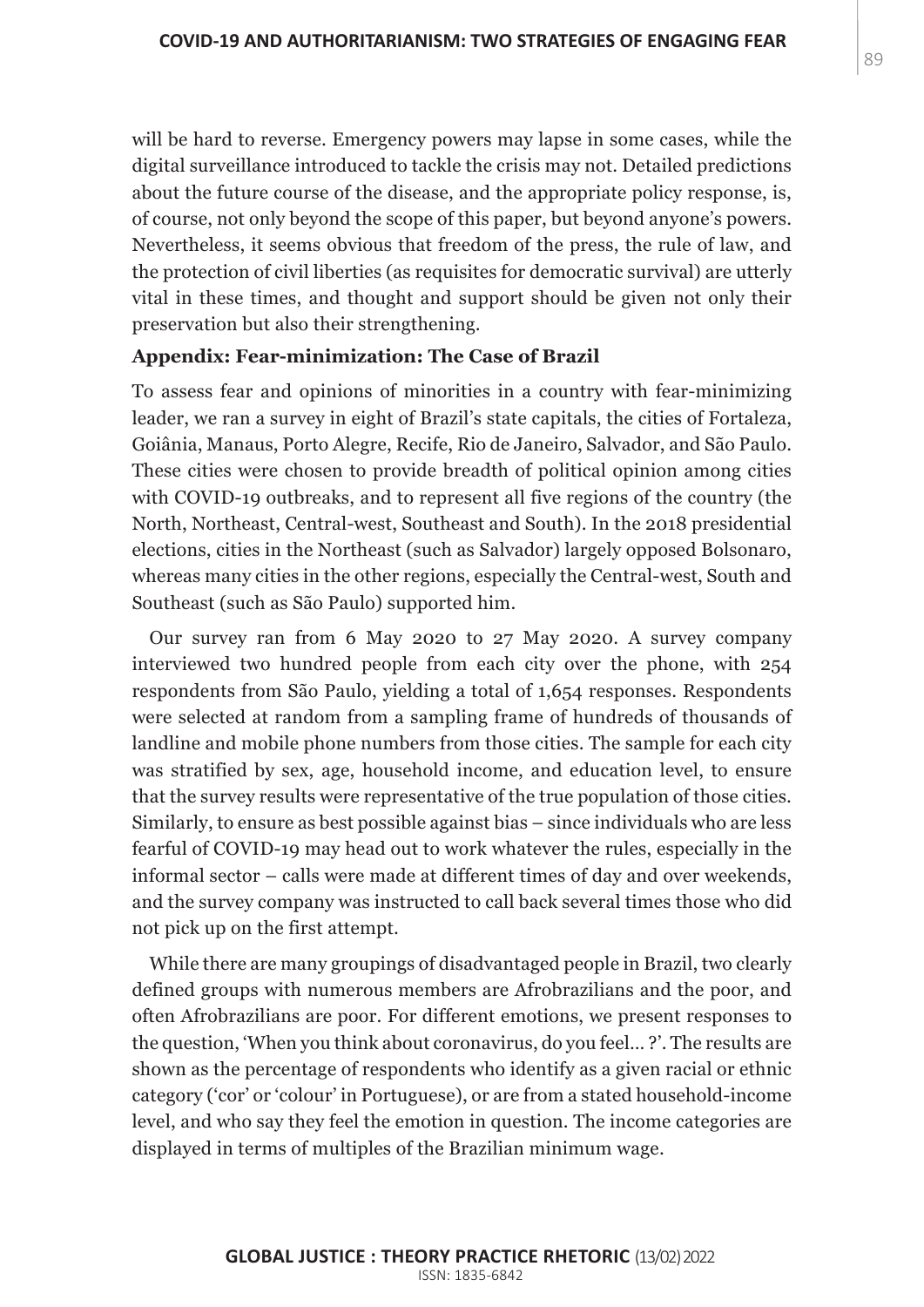Fear was a widespread emotion in these eight urban areas of Brazil at the time of our survey. The vast majority of all respondents stated that they felt fear when they think about COVID-19. However, a larger percentage of Afrobrazilians in the survey (78.3%) than other racial or ethnic groups (74.6%, taken together) report feeling fear when they think about COVID-19. This difference is not statistically significant in a two-sample t-test, though the standard level of significance ( $p \le 0.05$ ) is a high bar in this case as Afrobrazilians comprise 17.0% of our sample. Similarly, a larger percentage of respondents living on less than one minimum wage (79.1%), than respondents in other income categories (74.6%), report feeling fear when they think about COVID-19. Again, the result is not statistically significant, yet the lowest income bracket is just 14.4% of the population. One would expect groups at greater risk of disease to experience more fear.





Note that, as the sample is representative of the populations of the eight cities, the total number of respondents in each category is different. There are especially few indigenous respondents, and as such, the percentages for this category should be interpreted with caution. The number of respondents in each category is: 281 Afrobrazilian, 587 mixed race, 736 white, 37 east Asian, 13 indigenous.

#### **GLOBAL JUSTICE : THEORY PRACTICE RHETORIC** (13/02) 2022 ISSN: 1835-6842 ISSN: 1835-6842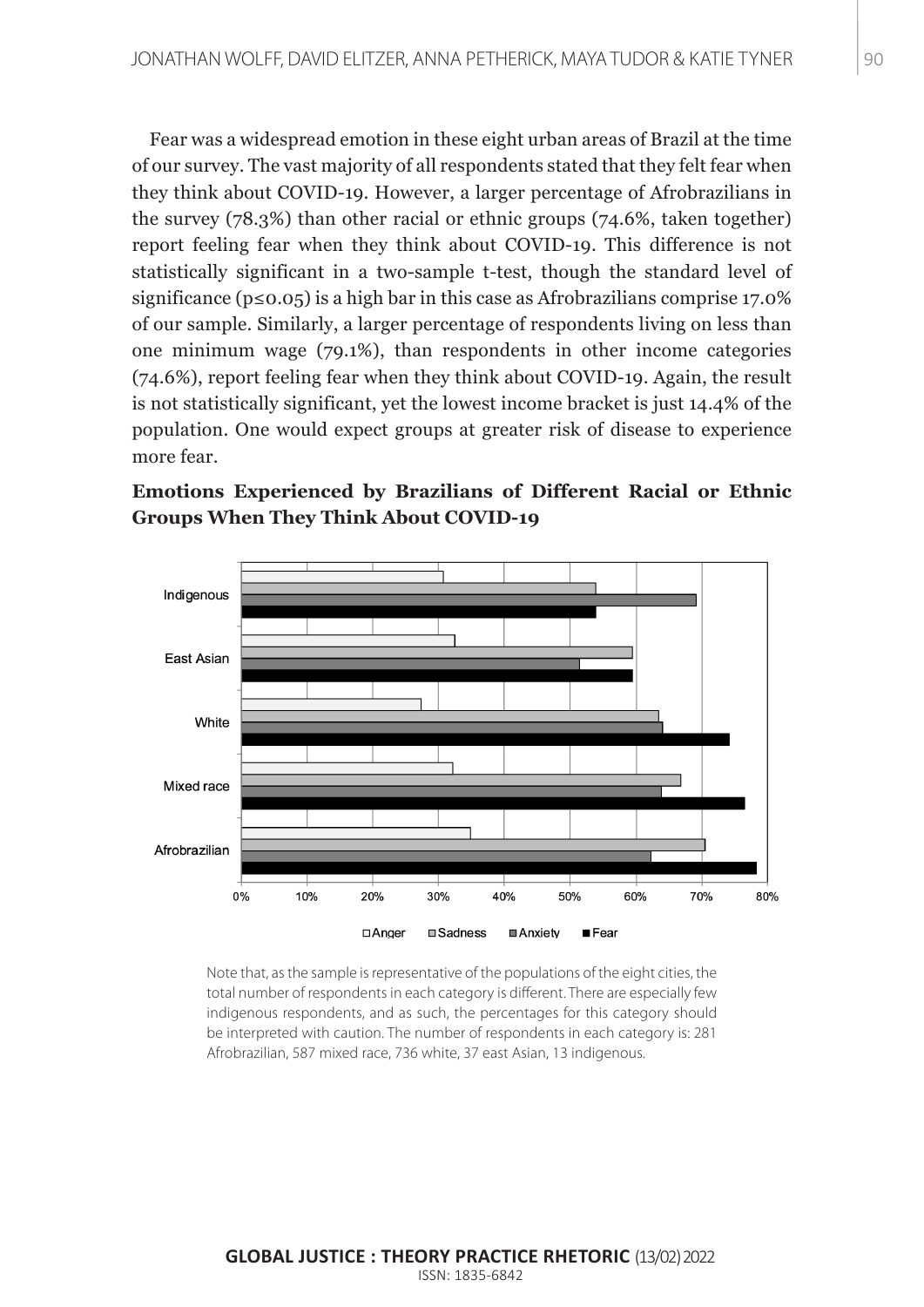**Emotions Experienced by Brazilians of Different Household Income Levels When They Think About COVID-19**



The number of respondents in each category is: 239 living on less than 1 minimum wage, 354 living on 1 to 2 minimum wages, 752 living on 2 to 5 minimum wages, 192 living on 5 to 10 minimum wages, and 137 living on more than 10 minimum wages.

Respondents were also asked about whether they had participated in a protest against president Bolsonaro in the previous two weeks. A commonplace form of protest in Brazil – especially when social distancing rules do not allow one to aggregate in the street – is to bang pots and pans at home, typically in unison with your neighbours. This form of protest is known as a panelaço. As the figure below shows, among those participating in a panelaço against the president, the percentage of people who report experiencing fear when they think about coronavirus, is higher than the percentages associated with other reported emotions. Fear associated with COVID-19 in Brazil is not stoked by the president. Those who reject him are most likely to feel it.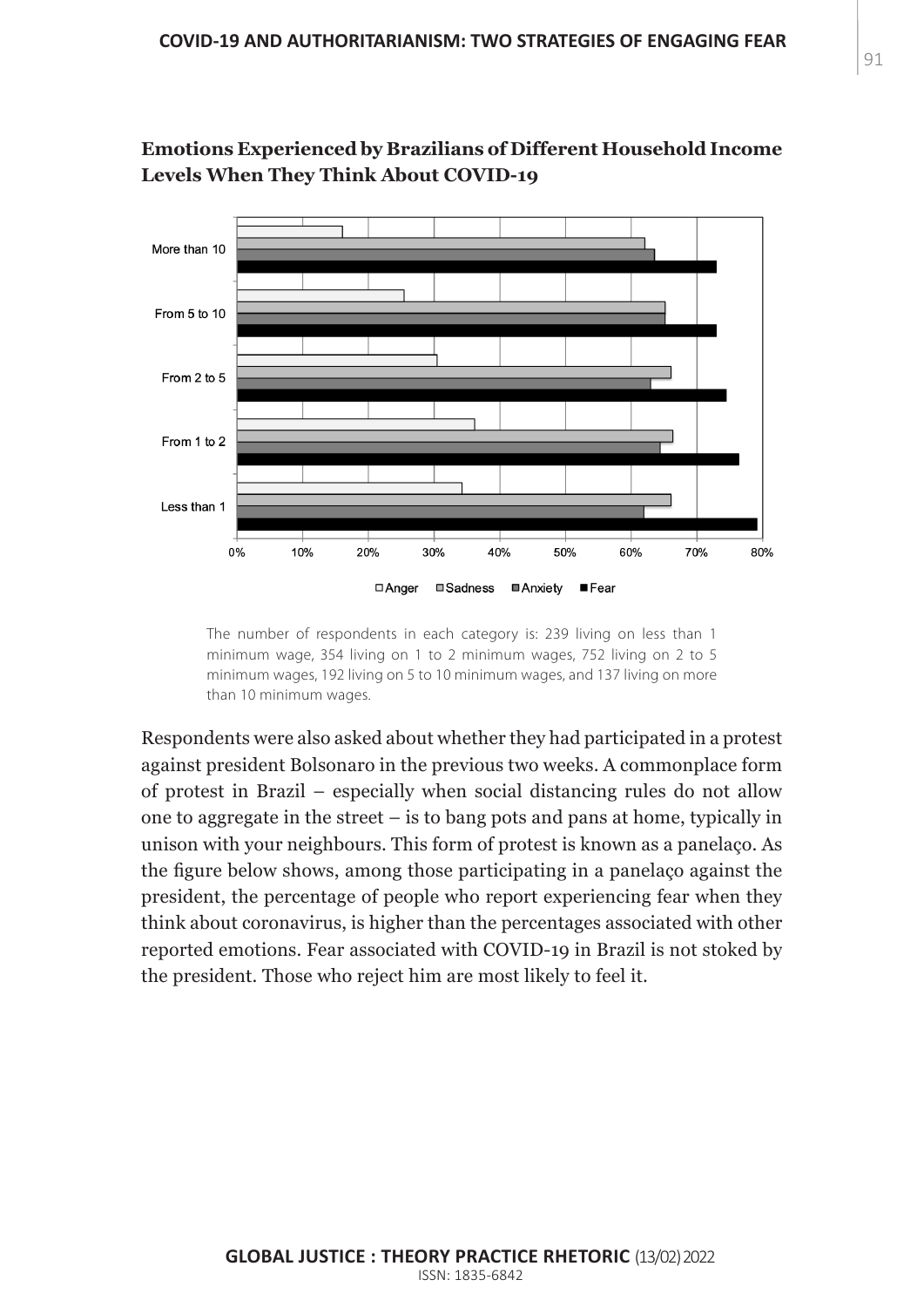



Panelaco (Saucepan-banging Protest) Against President Bolsonaro

Of the full sample, 108 respondents reported taking part in a panelaço against Bolsonaro.

We further asked respondents about what the government should do in response to COVID-19. The question read: 'For each item, please tell me what you are convinced the government should do. For your answer, it doesn't matter if the government is doing it or not. We want to know your opinions.' Respondents from the most disadvantaged groups were most likely to say that the government should postpone the municipal elections that are due to take place in October, and were most likely to agree that the government should be able to censor media sources giving out false information about COVID-19. Another question asked whether respondents agreed that in principle a government should exaggerate the risk of COVID-19 if it means citizens are more likely to comply with measures to contain the spread of the disease. Again, respondents in the most disadvantaged groups were most likely to agree.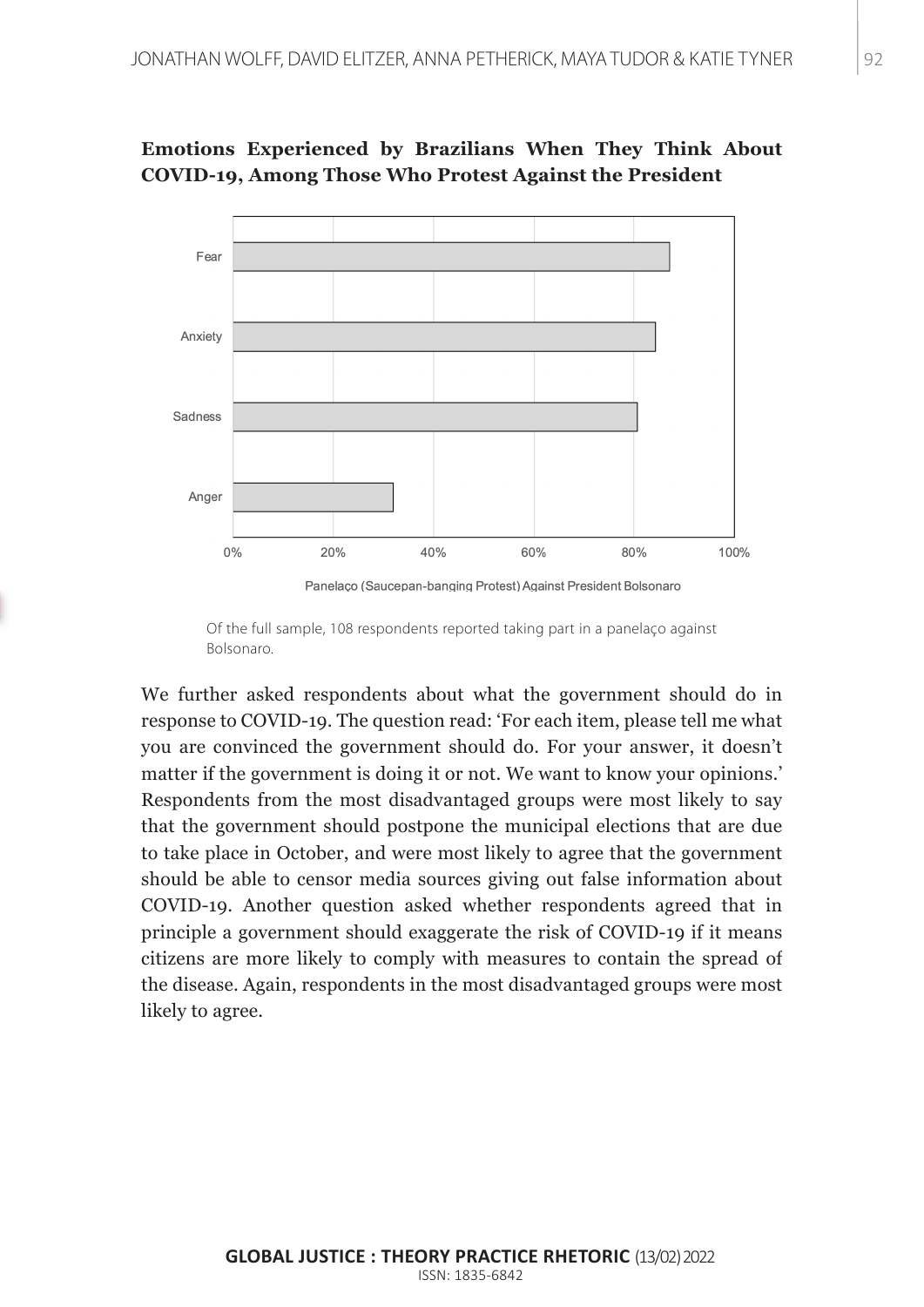

**Opinions Expressed by Brazilians of Different Racial or Ethnic Groups**

> Note that the sample has especially few indigenous respondents, and as such, the percentages for this category should be interpreted with caution. The number of respondents in each category is: 281 Afrobrazilian, 587 mixed race, 736 white, 37 east Asian, 13 indigenous.

# **Opinions Expressed by Brazilians of Different Household Income Levels**



The number of respondents in each category is: 239 living on less than 1 minimum wage, 354 living on 1 to 2 minimum wages, 752 living on 2 to 5 minimum wages, 192 living on 5 to 10 minimum wages, and 137 living on more than 10 minimum wages.

#### **GLOBAL JUSTICE : THEORY PRACTICE RHETORIC** (13/02) 2022 ISSN: 1835-6842 ISSN: 1835-6842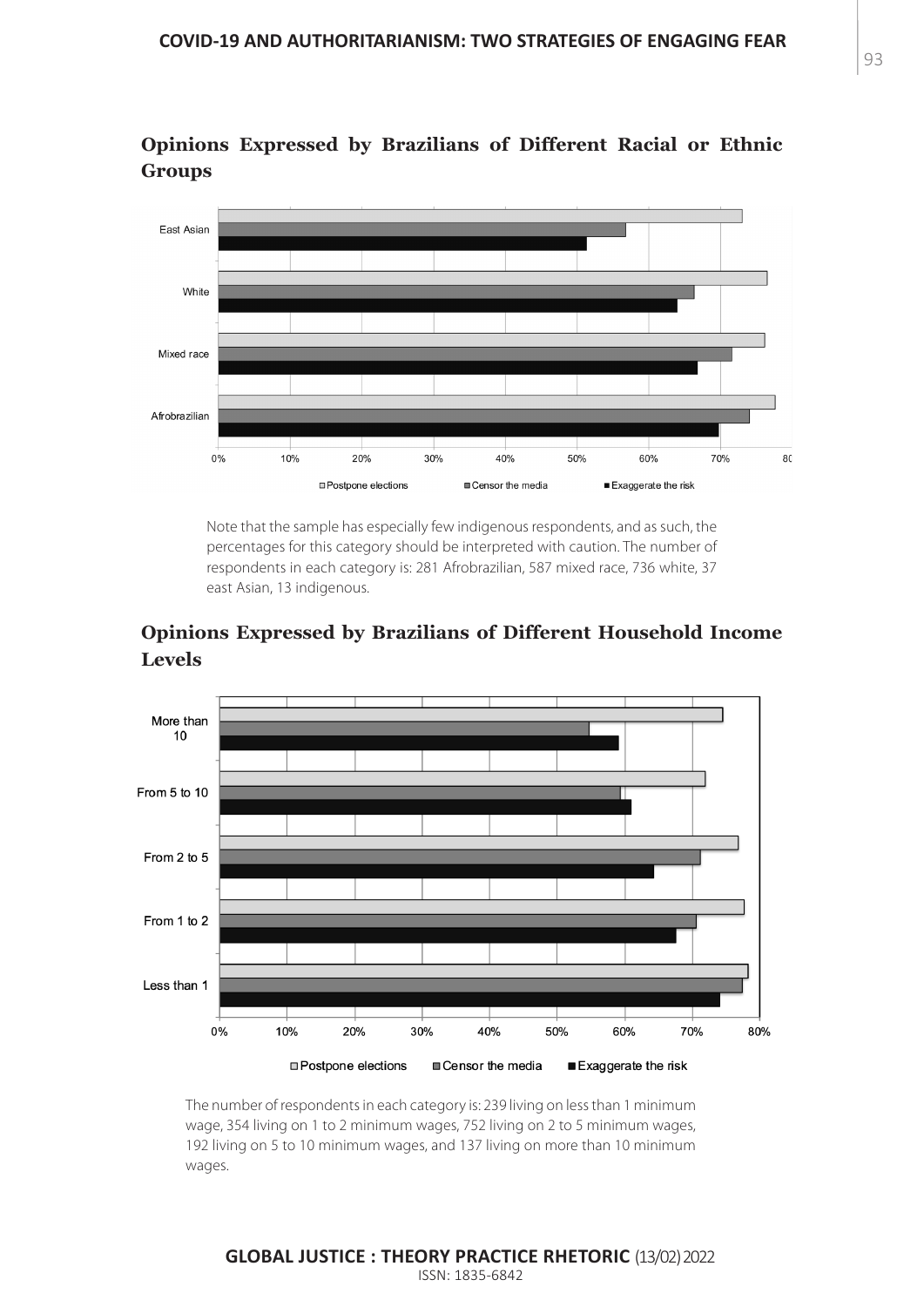Taken together, those for whom the thought of COVID-19 brings on feelings of fear are more likely to agree the government should exaggerate the risk of COVID-19 if doing so means citizens comply with measures to control spread  $(t = -8.79; p < 0.001)$ . The difference is not as clear when it comes to censoring false information (t=-1.46;  $p=0.145$ ). But, back in May, a highly significant distinction for postponing the October municipal elections did exist (t= -4.09; p<0.001), a postponement which has since happened. This does not bode well for Brazilian democracy. It suggests that such a measure, even though brought in by policymakers whole-heartedly seeking to curb the spread of COVID-19, found support among citizens who were unhappy with Bolsonaro's leadership, rather than objection from them.<sup>1</sup>

<sup>1</sup> Acknowledgements: Rafael Goldszmidt oversaw the delivery of the survey in Brazil. Many colleagues and friends reviewed the survey questions, especially Rafael Goldszmidt, Beatrix Kira, Lorena Barberia, Eduardo Andrade and Cesar Zucco. The Oxford Tracker coders, in particular the Brazilian subnational-unit coding teams, spent many hours generating the data displayed in the figures. Beatrix Kira coded federal policies in Brazil and ensured consistency across coding teams associated with the University of São Paulo, Fundação Getulio Vargas, and the University of Oxford. The Global Challenges Research Fund, the Alfred Landecker Foundation, and the Blavatnik School of Government funded the survey. And we are very grateful to Christine Straehle and Caesar Atuire for their comments on an earlier draft, as well as to two anonymous referees.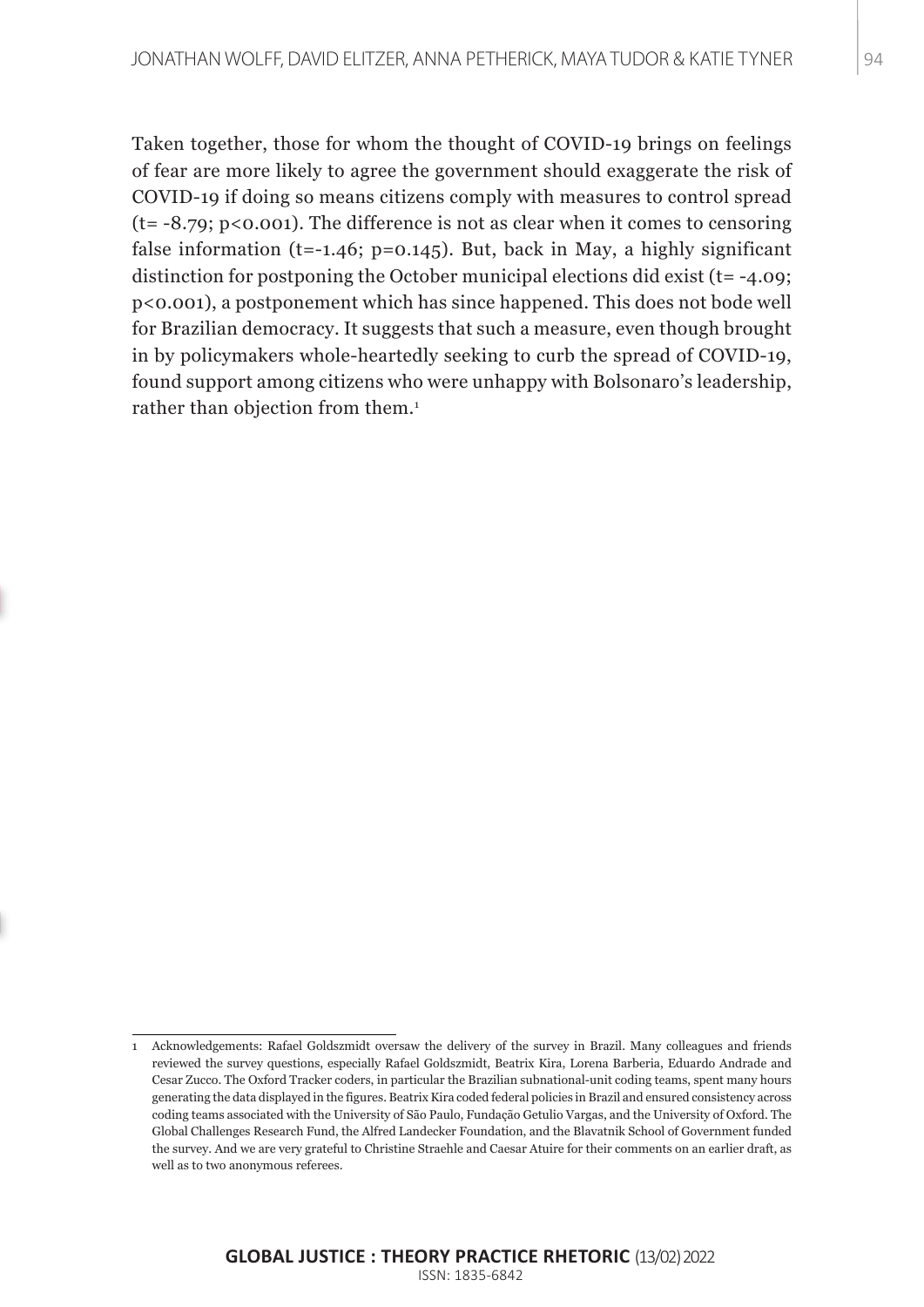#### **COVID-19 AND AUTHORITARIANISM: TWO STRATEGIES OF ENGAGING FEAR**

*Jonathan Wolff Alfred Landecker Professor of Values and Public Policy Blavatnik School of Government University of Oxford Email: jonathan.wolff@bsg.ox.ac.uk*

*David Elitzer Rabbinical Student Hebrew Union College-Jewish Institute of Religion Email: david.elitzer@huc.edu*

*Anna Petherick Departmental Lecturer in Public Policy Blavatnik School of Government University of Oxford Email: anna.petherick@bsg.ox.ac.uk*

*Maya Tudor Associate Professor of Government and Public Policy Department of Philosophy and Classics Blavatnik School of Government University of Oxford Email: maya.tudor@bsg.ox.ac.uk*

*Katie Tyner Research Associate The Cohen Group Email: ktyner@wesleyan.edu*

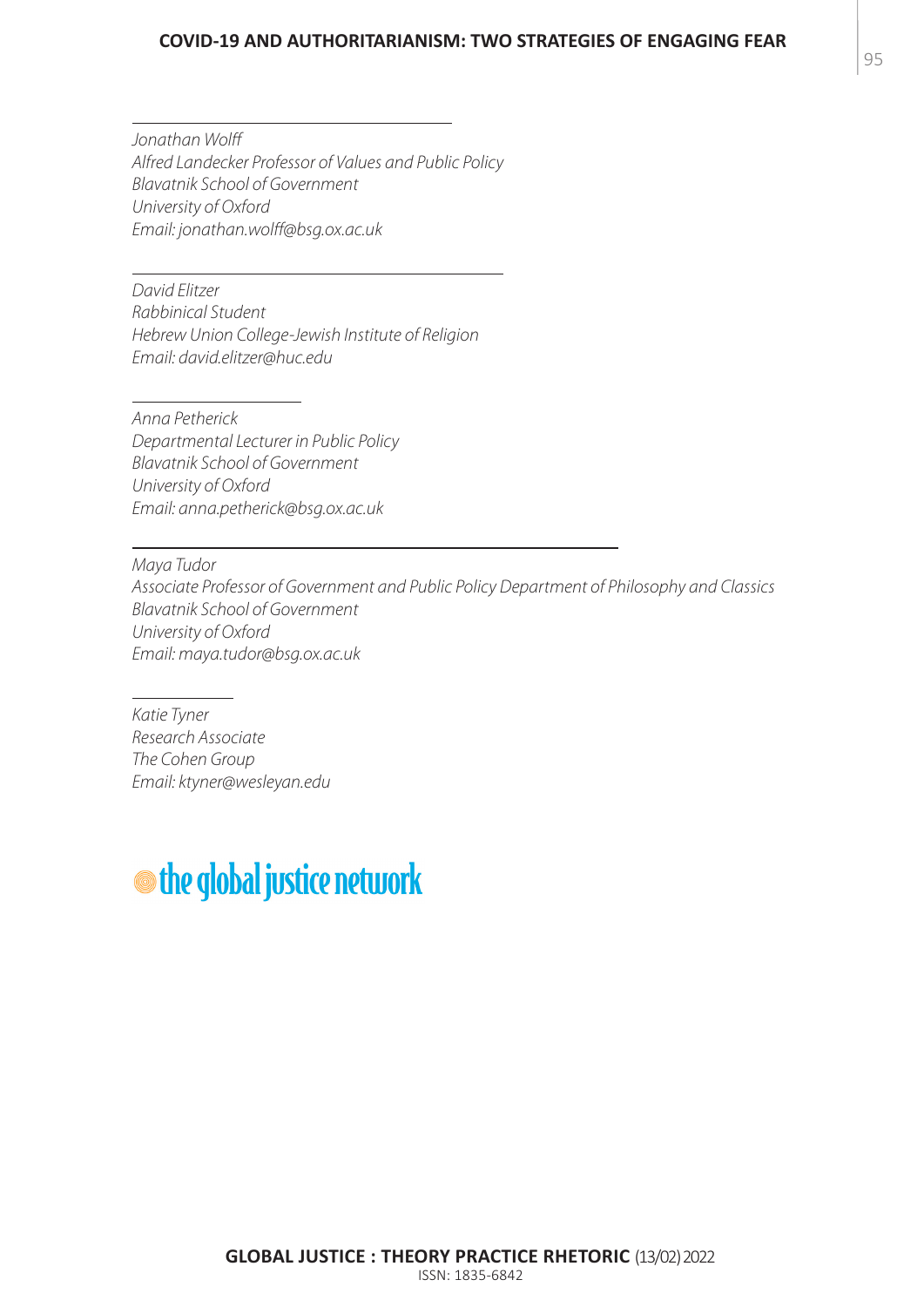## *Bibliography*

Ayyub R (2020) Islamophobia Taints India's Response to the Coronavirus. *The Washington Post.* Available at: https://www.washingtonpost.com/opinions/2020/04/06/islamophobiataints-indias-response-coronavirus/ (Accessed: 22 October 2021).

BBC News (2020a) Coronavirus: Brazil's President Bolsonaro Removes Mask Despite Positive Covid-19 Test. Available at: https://www.bbc.co.uk/news/av/world-latin-america-53328739 (Accessed: 22 October 2021).

BBC News (2020b) Covid: Bolsonaro Hails Suspension of Chinese Vaccine Trial. Available at: https://www.bbc.co.uk/news/world-asia-china-54883383 (Accessed: 22 October 2021).

Bentham J (1843) Panopticon versus New South Wales. In: Bowring J (ed) *The Works of*

*Jeremy Bentham, Vol 4*. Edinburgh: William Tait.

Bisht A and Naqvi S (2020) How Tablighi Jamaat became India's worst coronavirus vector. *Al Jazeera*. April 7. Available at: https://www.aljazeera.com/news/2020/4/7/how-tablighijamaat-event-became-indias-worst-coronavirus-vector (Accessed: 27 October 2021).

Chaib J (2020) Tem que deixar de ser um país de maricas, diz Bolsonaro sobre combate à Covid-19. *Folha de Sao Paulo*. Available at: https://www1.folha.uol.com.br/ equilibrioesaude/2020/11/temos-que-deixar-de-ser-um-pais-de-maricas-diz-bolsonaro-sobrecombate-a-covid-19.shtml (Accessed: 22 October 2021).

Clarke DJ and Dercon S (2016) *Dull Disasters*. Oxford: Oxford University Press.

Cohn SK Jr (2007) The Black Death and the Burning of Jews. *Past & Present* 196/1: 3-36.

Collinson S (2020) Trump Takes His War on Masks To New Lows. CNN. Available at: https:// edition.cnn.com/2020/05/26/politics/donald-trump-covid-masks-politics-health/index.html (Accessed: 22 October 2021).

Dahl R (1956) *A Preface to Democratic Theory*. Chicago: University of Chicago Press.

Ellis-Petersen H and Azizur Rahman S (2020) Coronavirus conspiracy theories targeting Muslims spread in India. *The Guardian*. Available at: https://www.theguardian.com/ world/2020/apr/13/coronavirus-conspiracy-theories-targeting-muslims-spread-in-india (Accessed: 22 October 2021).

Elver H (2012) Racializing Islam before and after 9/11: From Melting Pot to Islamophobia'. *Transnational Law & Contemporary Problems* 21/1: 119.

Fetzer T, Witte M, Hensel L, Jachimowicz J, Haushofer J, Ivchenko A, Caria S, Reutskaja E, Roth C, Fiorin S and Gómez M (2020) Perceptions of an Insufficient Government Response at the Onset of the COVID-19 Pandemic Are Associated with Lower Mental Well-being. *PsyArXiv*. April 16. doi:10.31234/osf.io/3kfmh.

Gearan A (2020) How Trump learned to embrace the executive order, which he once called an 'easy way out.' *The Washington Post*. Available at: https://www.washingtonpost.com/politics/ trump-executive-orders/2020/10/29/c2329162-17bd-11eb-aeec-b93bcc29a01b\_story.html (Accessed: 22 October 2021).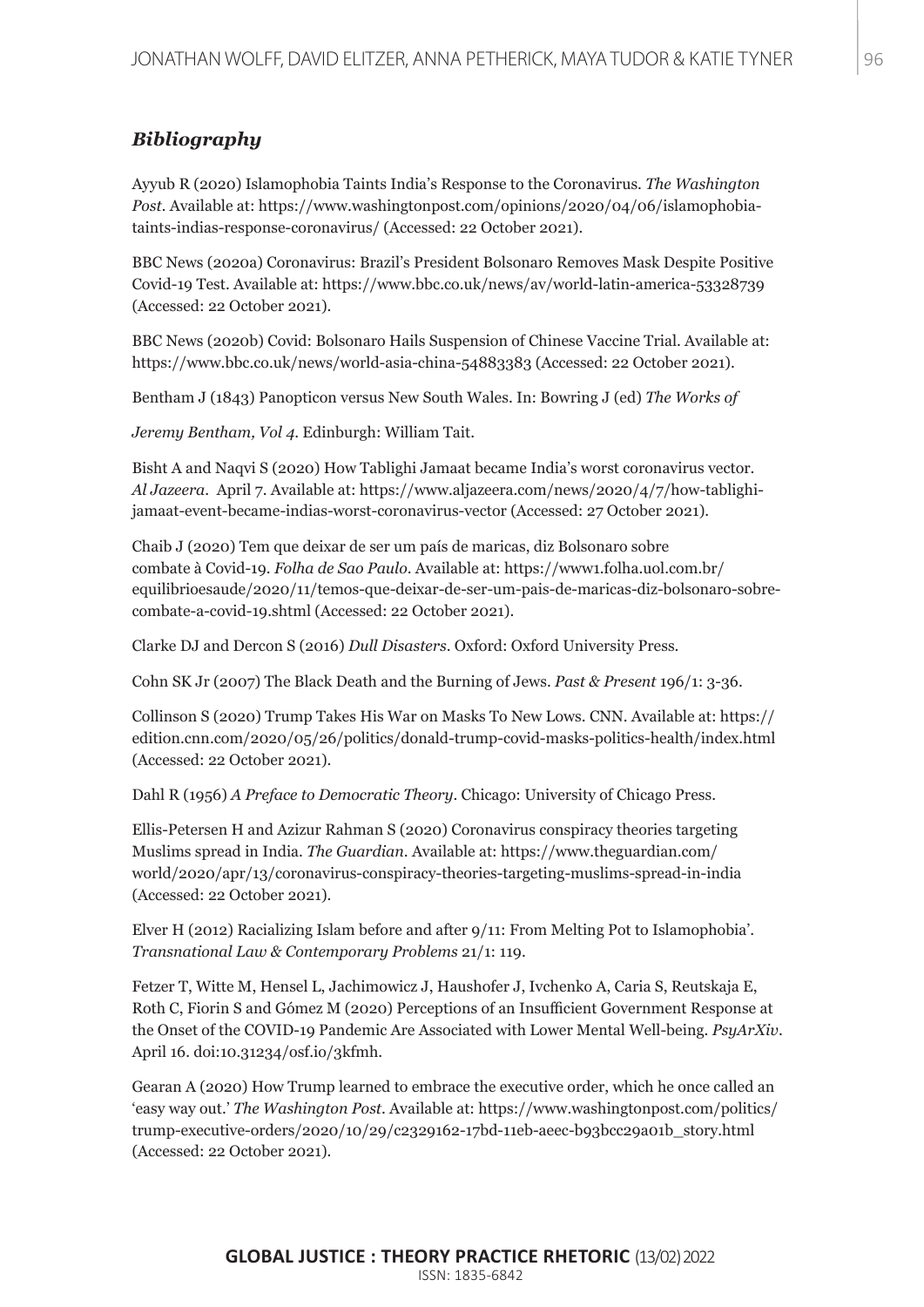#### **COVID-19 AND AUTHORITARIANISM: TWO STRATEGIES OF ENGAGING FEAR**

Guardian editorial (2020 ) The Guardian view on Hungary's coronavirus law: Orbán's power grab. *The Guardian*. Available at: https://www.theguardian.com/commentisfree/2020/ mar/29/the-guardian-view-on-hungarys-coronavirus-law-orbans-power-grab (Accessed: 22 October 2021).

Heinrich J (2017) The Secret of Our Success: *How culture is driving human evolution, domesticating our species, and making us smarter*. Princeton: Princeton University Press.

Huddy L, Feldman S, Taber C and Lahav G (2005) Threat, Anxiety, and Support of Antiterrorism Policies. *American Journal of Political Science* 49/3: 593-608.

Human Rights Watch (2020) Trump Adds to Asian-Americans' Fears'. Available at: https:// www.hrw.org/news/2020/04/01/trump-adds-asian-americans-fears (Accessed: 22 October 2021).

Levitsky S and Ziblatt D (2018) *How Democracies Die*. New York: Crown.

Lupovitch H (2010) *Jews and Judaism in World History*. London: Routledge.

Mamelund S-E (2002) Spanish Influenza Mortality of Ethnic Minorities in Norway 1918-1919. *European Journal of Population* 19/1: 83-102.

McClain C (1994) (ed.) *Chinese Immigrants and American Law*. New York: Garland Publishers.

Ng K (2020) Coronavirus: Spain to become first country in Europe to roll out universal basic income. *The Independent*. Available at: https://www.independent.co.uk/news/world/europe/ coronavirus-spain-universal-basic-income-europe-a9449336.html (Accessed: 22 October 2021).

Novak M (2020) Hungary Moves to End Rule by Decree but Orban's Powers May Stay. *New York Times*. Available at: https://www.nytimes.com/2020/06/16/world/europe/hungarycoronavirus-orban.html (Accessed: 22 October 2021).

O'Connor AJ and Farhana J (2014) Under Surveillance and Overwrought: American Muslims' Emotional and Behavioral Responses to Government Surveillance. *Journal of Muslim Mental Health* 8/1: 95-106.

Olar R-G (2020) The (Non)Democratic Effects Of Covid-19. Which Regimes Will Recover? *Political Violence at a Glance*. Available at: http://politicalviolenceataglance.org/2020/04/16/ the-nondemocratic-effects-of-covid-19-which-regimes-will-recover/ (Accessed: 22 October 2021).

Onwudiwe I (2005) Defining Terrorism, Racial Profiling and the Demonisation of Arabs and Muslims in the USA. *Community Safety Journal* 4/2: 4–11.

Ortega F and Orsini M (2020) Governing COVID-19 Without Government in Brazil: Ignorance, Neoliberal Authoritarianism, and the Collapse of Public Health Leadership. *Global Public Health*, 15/9: 1257-1277.

Phillips D (2020) 'He Became a Hero': Bolsonaro Sees Popularity Surge as Covid-19 Spreads. *The Guardian*. Available at: https://www.theguardian.com/global-development/2020/oct/10/ jair-bolsonaro-brazil-coronavirus-aid (Accessed: 22 October 2021).

Pitt C (2011) U.S. Patriot Act and Racial Profiling: Are There Consequences of Discrimination? Michigan Sociological Review 25: 53–69.